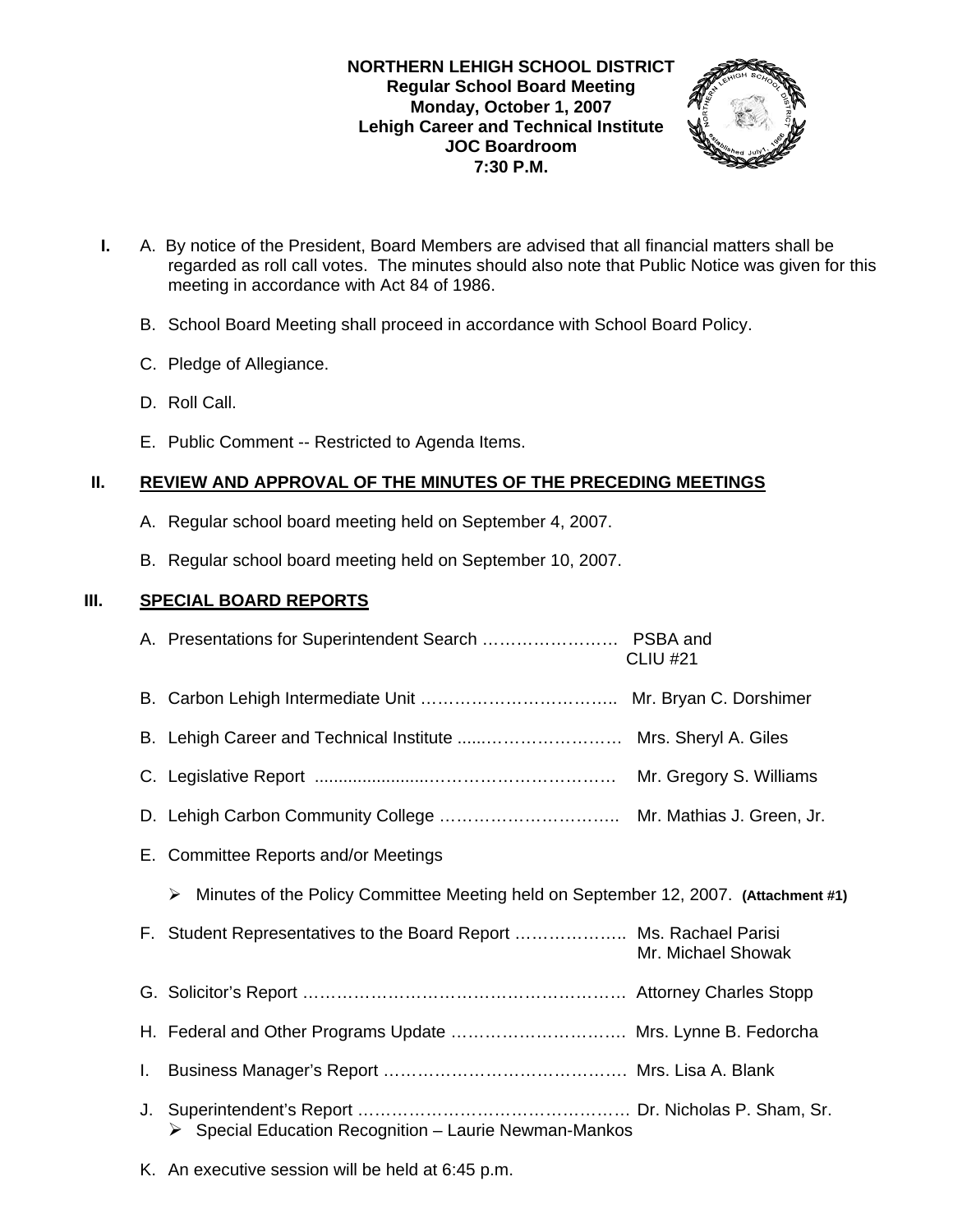#### **IV. PERSONNEL**

#### A. Appointments – Non-Instructional

| a. Melissa Fritchman* **                                                                               |                                                                                                                                |
|--------------------------------------------------------------------------------------------------------|--------------------------------------------------------------------------------------------------------------------------------|
| Assignment:                                                                                            | Slatington Elementary School Office Aide replacing<br>Karen Beltz who was hired as a Clerical Person in the<br>Middle School   |
| Salary:                                                                                                | \$9.88/Per Hour/6½ Hours Per Day/ 5 Days Per Week<br>(2005-2008 Educational Support Staff Memorandum of Understanding)         |
| Effective:                                                                                             | October 2, 2007                                                                                                                |
| *60 day probationary period ending on or about January 9, 2008<br>**Pending Verification of Clearances |                                                                                                                                |
| b. Mary Spalding*                                                                                      |                                                                                                                                |
| Assignment:                                                                                            | High School Cafeteria/Hall Monitor Aide replacing<br>Linda Nails who was hired as a Cook's Helper in the<br><b>High School</b> |
| Salary:                                                                                                | \$9.88/Per Hour/3 Hours Per Day/ 5 Days Per Week<br>(2005-2008 Educational Support Staff Memorandum of Understanding)          |
| Effective:                                                                                             | October 2, 2007                                                                                                                |
| *60 day probationary period ending on or about January 9, 2008                                         |                                                                                                                                |

#### B. Unpaid Leave of Absence

- 1. Approve the request of employee #550, high school cafeteria monitor, to take an unpaid leave of absence for the first semester of the 2007-2008 school year due to health reasons. She plans to return to her current position on or about January 28, 2008.
- 2. Approve the request of employee #3210, high school clerical personal, to take a leave of absence beginning on or about October 24, 2007 at which time she will use her 15 days of vacation. Upon exhaustion of vacation days she is requesting an unpaid leave of absence for personal reasons for the remainder of the 2007-2008 school. She plans to return to her current position on July 1, 2008.
- C. Accept the resignation of Janelle Reiser from her position has Peters Elementary Health Room Aide effective September 29, 2007.
- D. Co-Curricular Appointments 2007-2008

| Scott Gerould | <b>Assistant Track Coach</b>   | \$2,762.07 |
|---------------|--------------------------------|------------|
| John Sitaris  | <b>Head Girls Soccer Coach</b> | \$4,729.54 |

- E. Salary Adjustments
	- 1. Acknowledge the following teachers who have completed the requirements per the Collective Bargaining Agreement that would entitle them to a salary increase for the 2007- 2008 school year:

| Candice Saville |              |
|-----------------|--------------|
| From:           | Step 5B      |
| To:             | Step $5B+24$ |
|                 |              |

| Vonda Lorson |         |
|--------------|---------|
| From:        | Step 4B |
| To:          | Step 4M |

Regina Wehr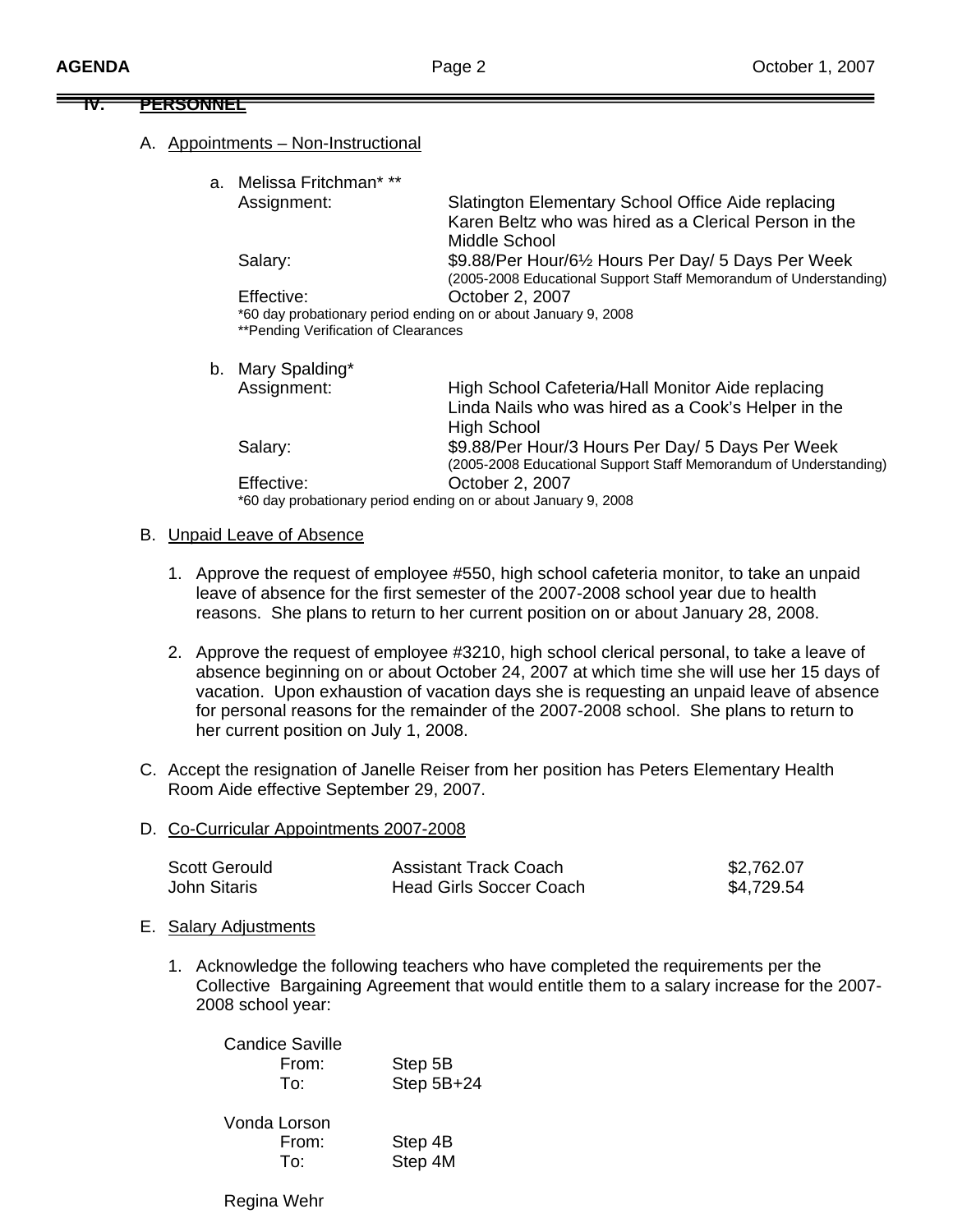

# F. Substitute

1. Instructional

 Approve the following substitute teachers for the 2007-2008 school year at the 2007-2008 substitute teacher rates as approved on the Supplementary Personnel Salary Schedule:

Michele Custer - Elementary Kristine Neel – CLIU Guest Teacher Samantha Bechtel – Elementary Amber Kistler – Elementary Jamie Albert – Elementary

# **V. CONFERENCES**

- A. Dawn Wadsworth ASPP 2007 Fall Conference October 16-17, 2007 Ramada Inn, State College, PA – Registration: \$145.00, Lodging: \$167.10, Meals: 60.00, Travel: \$150.00 – Total Approximate Cost: \$522.10 – Funding: Psychologist Budget **(Attachment #2)**
- B. Robert Hicks 2007 TEAP Conference November 8-9, 2007 Radisson Penn Harris Hotel & Convention Center, Camp Hill, PA – Registration: \$35.00, Lodging: \$110.16, Meals: 64.84, Travel: \$60.00 – Total Approximate Cost: \$270.00 – Funding: C&I Budget **(Attachment #3)**

## **VI. POLICY**

### A. Board Policy – First Reading

- 1. Approve school board policy #302 Administrative Employees Employment of Superintendent/Assistant Superintendent, as presented after first reading. **(Attachment #4)**
- 2. Approve school board policy #303 Administrative Employees Employment of Administrators, as presented after first reading. **(Attachment #5)**
- 3. Approve school board policy #404 Professional Employees Employment of Professional Employees, as presented after first reading. **(Attachment #6)**
- 4. Approve school board policy #405 Professional Employees Employment of Substitute Professional Employees, as presented after first reading. **(Attachment #7)**
- 5. Approve school board policy #406 Professional Employees Employment of Summer School Staff, as presented after first reading. **(Attachment #8)**
- 6. Approve school board policy #504 Non-Professional Employees Employment of Classified Employees, as presented after first reading. **(Attachment #9)**
- 7. Approve school board policy #505 Non-Professional Employees Employment of Substitute and Short-Term Employees, as presented after first reading. **(Attachment #10)**
- 8. Approve school board policy #818 Operations Contracted Services, as presented after first reading. **(Attachment #11)**
- 9. Approve the RTI Policy as presented after first reading. **(Attachment #12)**
- B. Field Trip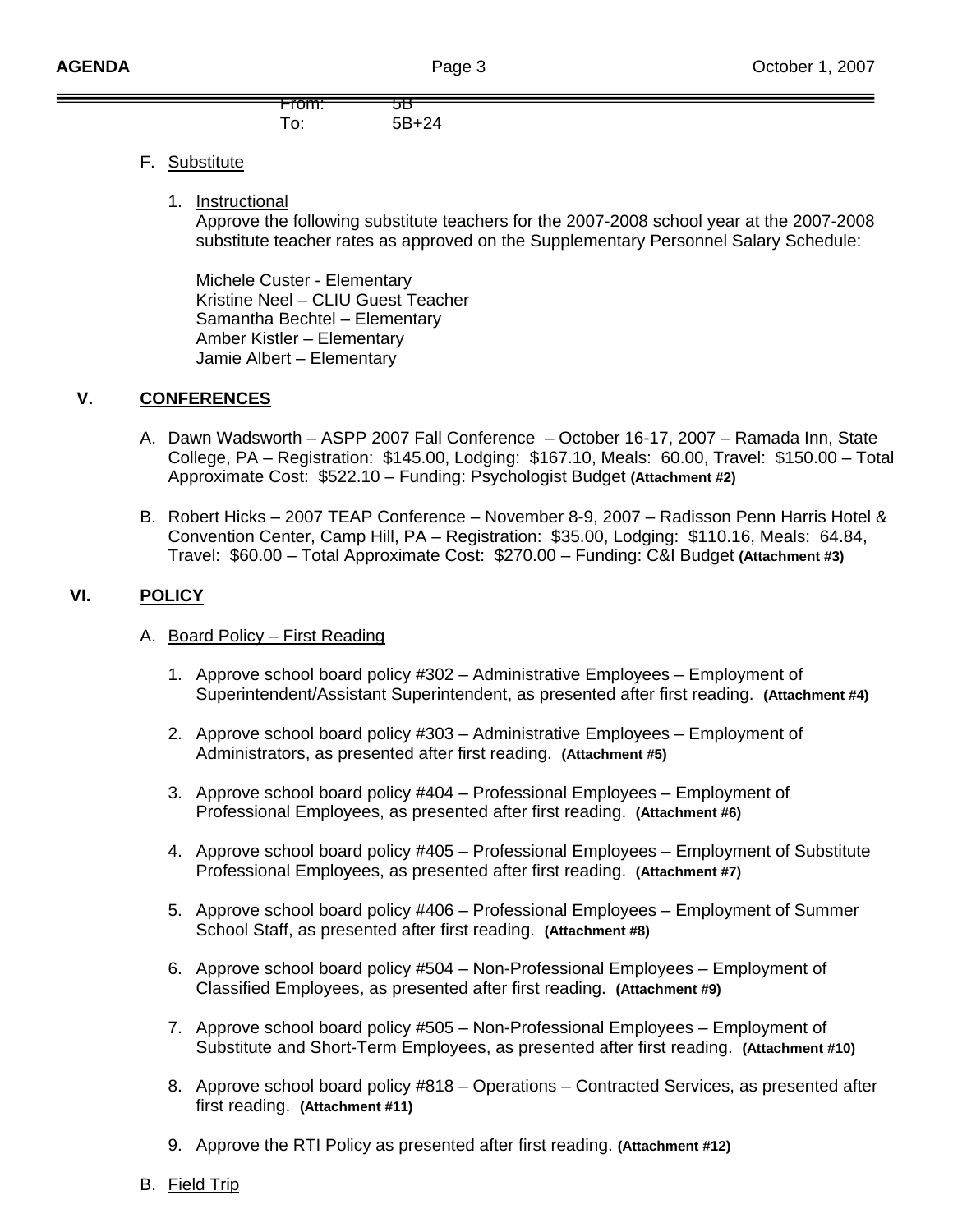- 1. Gifted Support Students Slatington Elementary School Grades 5 & 6 PA Renaissance Faire – October 5, 2007 – Funded by CLIU #21
- 2. Team West Middle School Medieval Times, Lyndhurst New Jersey May 30, 2008 Funded through student fundraising efforts.
- 3. Team North Middle School Historic Area of Philadelphia May 28, 2008 Funded through student fundraising efforts.

### C. Homebound Instruction

- 1. It is recommended that he Board of Education grant homebound instruction for an  $8<sup>th</sup>$ grade student, Student No. 1290039, for five hours per week, effective September 4, 2007 and continuing for an indefinite amount of time.
- 2. It is recommended that he Board of Education grant homebound instruction for a  $10<sup>m</sup>$ grade student, Student No. 990004, for five hours per week, effective September 19, 2007 and continuing for approximately 6 weeks.

### D. Agreement of Sponsorship

 Approve the Agreement of Sponsorship To Attend Another Pennsylvania Community College for Megan Frantz, in accordance with the guidelines established under Policy #912. Beginning in the Fall of 2007 she will be a fulltime student at Northampton Community College to pursue study in Radiography. **(Attachment #13)**

# **VII. CURRICULUM AND INSTRUCTION**

### **VIII. OLD BUSINESS**

### **IX. NEW BUSINESS**

### **X. FINANCIAL**

- A. Approve the Arthurs Lestrange Cash Management Portfolio for the months of August 2007. **(Attachment #14)**
- B. Approve abatement/exoneration requests of per capita taxes, for the residents that fall within the guidelines, as presented. **(Attachment #15)**
- C. Approve the request of the senior high school to close the Class of 2007 account in accordance with the Student Activities Account guidelines. The account balance is \$641.23 and the Class of 2007 is recommending that the funds be distributed as follows:

 Class of 2011 - \$50.00 Northern Lehigh Community Center - \$275.00 Northern Lehigh Education Foundation - \$275.00 High School Library - \$41.23

### **XI. LEGAL**

### **XII. CORRESPONDENCE**

**XIII.** I**NFORMATION**